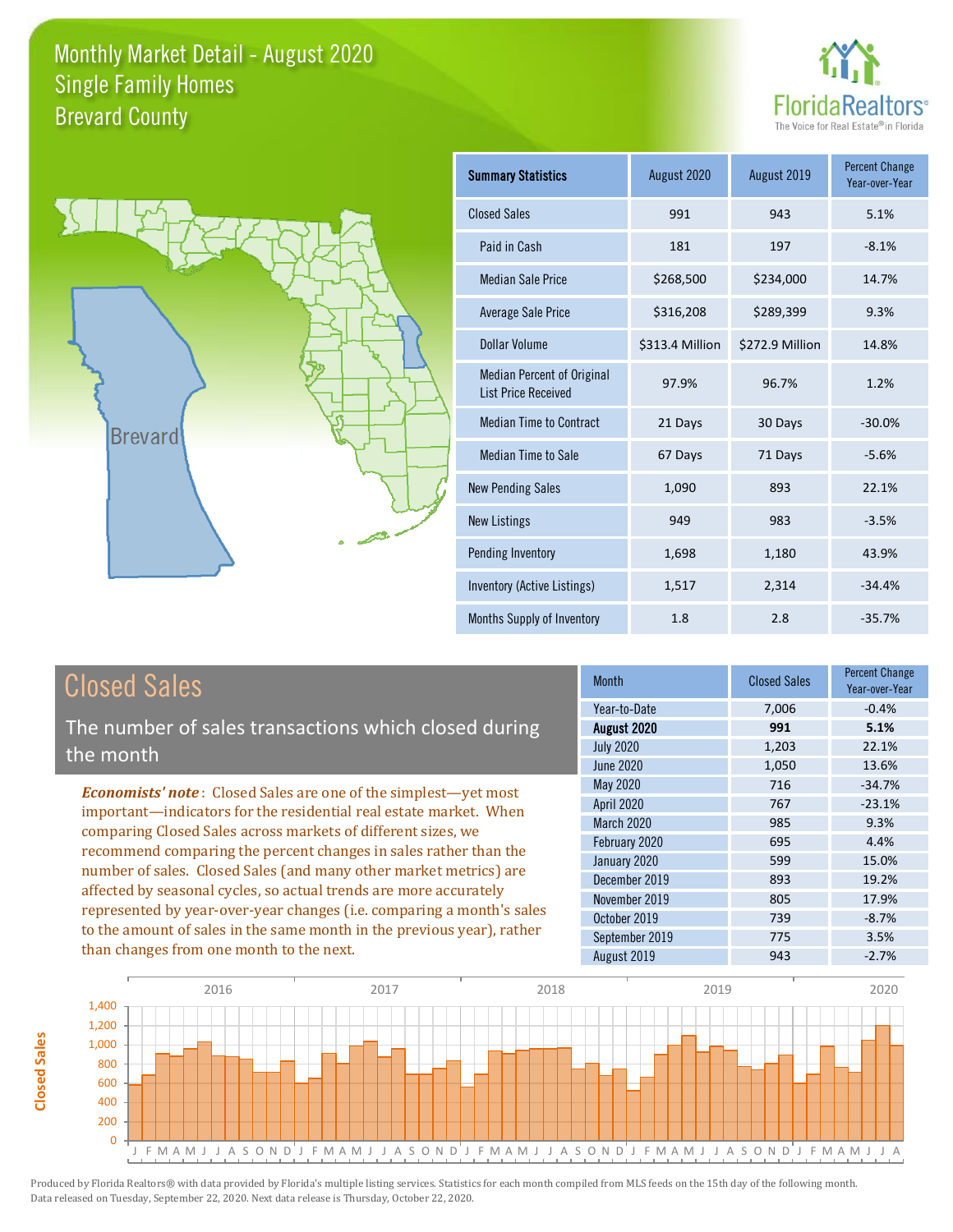

| Cash Sales                                                                     | <b>Month</b>      | <b>Cash Sales</b> | <b>Percent Change</b><br>Year-over-Year |
|--------------------------------------------------------------------------------|-------------------|-------------------|-----------------------------------------|
|                                                                                | Year-to-Date      | 1,291             | $-15.6%$                                |
| The number of Closed Sales during the month in which                           | August 2020       | 181               | $-8.1%$                                 |
| buyers exclusively paid in cash                                                | <b>July 2020</b>  | 218               | 6.9%                                    |
|                                                                                | June 2020         | 172               | $-1.7\%$                                |
|                                                                                | May 2020          | 123               | $-46.3%$                                |
|                                                                                | <b>April 2020</b> | 103               | $-50.5%$                                |
| <b>Economists' note:</b> Cash Sales can be a useful indicator of the extent to | <b>March 2020</b> | 183               | $-2.1%$                                 |
| which investors are participating in the market. Why? Investors are            | February 2020     | 146               | $-18.4%$                                |
| far more likely to have the funds to purchase a home available up front,       | January 2020      | 165               | 9.3%                                    |
| whereas the typical homebuyer requires a mortgage or some other                | December 2019     | 168               | $-4.5%$                                 |
| form of financing. There are, of course, many possible exceptions, so          | November 2019     | 170               | 13.3%                                   |
| this statistic should be interpreted with care.                                | October 2019      | 162               | $-26.0%$                                |



## Cash Sales as a Percentage of Closed Sales

The percentage of Closed Sales during the month which were Cash Sales

*Economists' note* : This statistic is simply another way of viewing Cash Sales. The remaining percentages of Closed Sales (i.e. those not paid fully in cash) each month involved some sort of financing, such as mortgages, owner/seller financing, assumed loans, etc.

| Month             | <b>Percent of Closed</b><br>Sales Paid in Cash | <b>Percent Change</b><br>Year-over-Year |
|-------------------|------------------------------------------------|-----------------------------------------|
| Year-to-Date      | 18.4%                                          | $-15.6%$                                |
| August 2020       | 18.3%                                          | $-12.4%$                                |
| <b>July 2020</b>  | 18.1%                                          | $-12.6%$                                |
| <b>June 2020</b>  | 16.4%                                          | $-13.2%$                                |
| <b>May 2020</b>   | 17.2%                                          | $-17.7%$                                |
| <b>April 2020</b> | 13.4%                                          | $-35.6%$                                |
| <b>March 2020</b> | 18.6%                                          | $-10.6%$                                |
| February 2020     | 21.0%                                          | $-21.9%$                                |
| January 2020      | 27.5%                                          | $-5.2%$                                 |
| December 2019     | 18.8%                                          | $-20.0%$                                |
| November 2019     | 21.1%                                          | $-4.1%$                                 |
| October 2019      | 21.9%                                          | $-19.2%$                                |
| September 2019    | 19.9%                                          | $-19.1%$                                |
| August 2019       | 20.9%                                          | $-8.3%$                                 |

September 2019 154 -16.3%

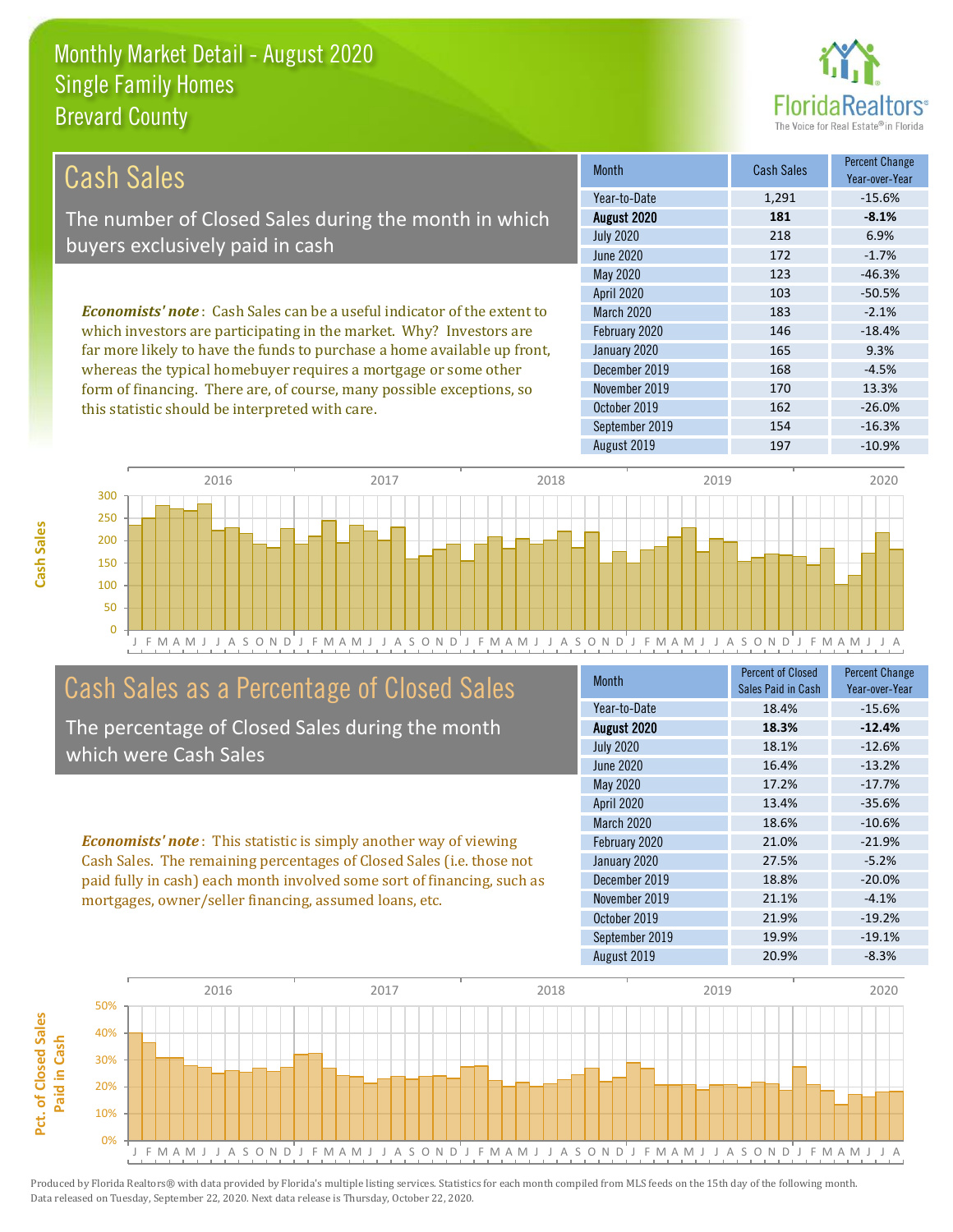

#### *Economists' note* : Median Sale Price is our preferred summary statistic for price activity because, unlike Average Sale Price, Median Sale Price is not sensitive to high sale prices for small numbers of homes that may not be characteristic of the market area. Keep in mind that median price trends over time are not always solely caused by changes in the general value of local real estate. Median sale price only reflects the values of the homes that *sold* each month, and the mix of the types of homes that sell can change over time. August 2019 \$234,000 -0.4% October 2019 **\$240,000** \$240,000 4.3% September 2019 **\$240,000** 2.1% December 2019 **\$248,000** 8.3% November 2019 **\$240,000** 6.5% \$250,000 4.5% April 2020 \$255,000 7.1% January 2020 \$240,982 5.5% July 2020 \$266,235 9.1% June 2020 \$260,000 \$260,000 4.8% March 2020 \$259,571 14.0% February 2020 \$248,000 \$248,000 7.8% May 2020 Month Median Sale Price Percent Change Year-over-Year August 2020 **\$268,500 14.7%** Year-to-Date \$257,000 8.9% Median Sale Price The median sale price reported for the month (i.e. 50% of sales were above and 50% of sales were below)



## Average Sale Price

The average sale price reported for the month (i.e. total sales in dollars divided by the number of sales)

*Economists' note* : Usually, we prefer Median Sale Price over Average Sale Price as a summary statistic for home prices. However, Average Sale Price does have its uses—particularly when it is analyzed alongside the Median Sale Price. For one, the relative difference between the two statistics can provide some insight into the market for higher-end homes in an area.

| Month             | <b>Average Sale Price</b> | <b>Percent Change</b><br>Year-over-Year |
|-------------------|---------------------------|-----------------------------------------|
| Year-to-Date      | \$306,744                 | 8.4%                                    |
| August 2020       | \$316,208                 | 9.3%                                    |
| <b>July 2020</b>  | \$318,487                 | 10.2%                                   |
| June 2020         | \$317,940                 | 8.8%                                    |
| May 2020          | \$292,052                 | 2.0%                                    |
| April 2020        | \$304,395                 | 8.1%                                    |
| <b>March 2020</b> | \$304,720                 | 11.3%                                   |
| February 2020     | \$296,760                 | 8.0%                                    |
| January 2020      | \$283,356                 | 7.1%                                    |
| December 2019     | \$299,130                 | 8.5%                                    |
| November 2019     | \$286,042                 | 6.2%                                    |
| October 2019      | \$275,095                 | $-0.4%$                                 |
| September 2019    | \$274,869                 | 0.4%                                    |
| August 2019       | \$289,399                 | 6.1%                                    |



**Average Sale Price**

**Average Sale Price**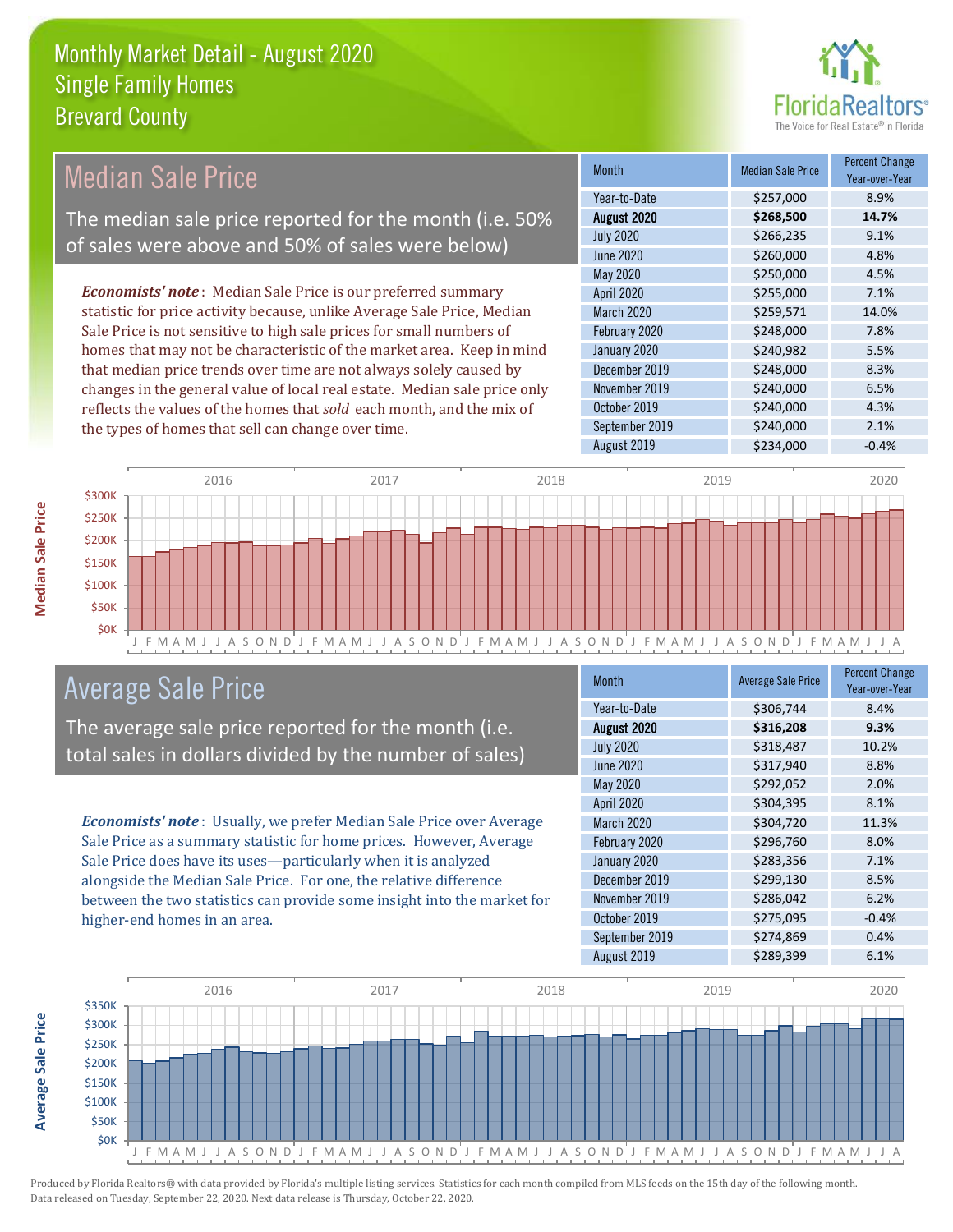

### ollar Volume

The sum of the sale prices for all sales which closed during the month

*Economists' note* : Dollar Volume is simply the sum of all sale prices in a given time period, and can quickly be calculated by multiplying Closed Sales by Average Sale Price. It is a strong indicator of the health of the real estate industry in a market, and is of particular interest to real estate professionals, investors, analysts, and government agencies. Potential home sellers and home buyers, on the other hand, will likely be better served by paying attention to trends in the two components of Dollar Volume (i.e. sales and prices) individually.

| <b>Month</b>     | <b>Dollar Volume</b> | <b>Percent Change</b><br>Year-over-Year |
|------------------|----------------------|-----------------------------------------|
| Year-to-Date     | \$2.1 Billion        | 8.0%                                    |
| August 2020      | \$313.4 Million      | 14.8%                                   |
| <b>July 2020</b> | \$383.1 Million      | 34.5%                                   |
| <b>June 2020</b> | \$333.8 Million      | 23.6%                                   |
| <b>May 2020</b>  | \$209.1 Million      | $-33.4%$                                |
| April 2020       | \$233.5 Million      | $-17.0%$                                |
| March 2020       | \$300.1 Million      | 21.6%                                   |
| February 2020    | \$206.2 Million      | 12.8%                                   |
| January 2020     | \$169.7 Million      | 23.1%                                   |
| December 2019    | \$267.1 Million      | 29.4%                                   |
| November 2019    | \$230.3 Million      | 25.1%                                   |
| October 2019     | \$203.3 Million      | $-9.0%$                                 |
| September 2019   | \$213.0 Million      | 3.9%                                    |
| August 2019      | \$272.9 Million      | 3.2%                                    |



# Median Percent of Original List Price Received

The median of the sale price (as a percentage of the original list price) across all properties selling during the month

*Economists' note* : The Median Percent of Original List Price Received is useful as an indicator of market recovery, since it typically rises as buyers realize that the market may be moving away from them and they need to match the selling price (or better it) in order to get a contract on the house. This is usually the last measure to indicate a market has shifted from down to up, so it is what we would call a *lagging* indicator.

| <b>Month</b>     | Med. Pct. of Orig.<br><b>List Price Received</b> | <b>Percent Change</b><br>Year-over-Year |
|------------------|--------------------------------------------------|-----------------------------------------|
| Year-to-Date     | 97.4%                                            | 1.4%                                    |
| August 2020      | 97.9%                                            | 1.2%                                    |
| <b>July 2020</b> | 97.4%                                            | 0.9%                                    |
| <b>June 2020</b> | 97.4%                                            | 0.7%                                    |
| May 2020         | 97.4%                                            | 1.5%                                    |
| April 2020       | 97.6%                                            | 1.8%                                    |
| March 2020       | 97.3%                                            | 1.6%                                    |
| February 2020    | 97.1%                                            | 1.9%                                    |
| January 2020     | 96.5%                                            | 1.5%                                    |
| December 2019    | 96.9%                                            | 1.6%                                    |
| November 2019    | 97.1%                                            | 1.1%                                    |
| October 2019     | 96.6%                                            | 0.6%                                    |
| September 2019   | 97.0%                                            | 0.5%                                    |
| August 2019      | 96.7%                                            | 0.1%                                    |

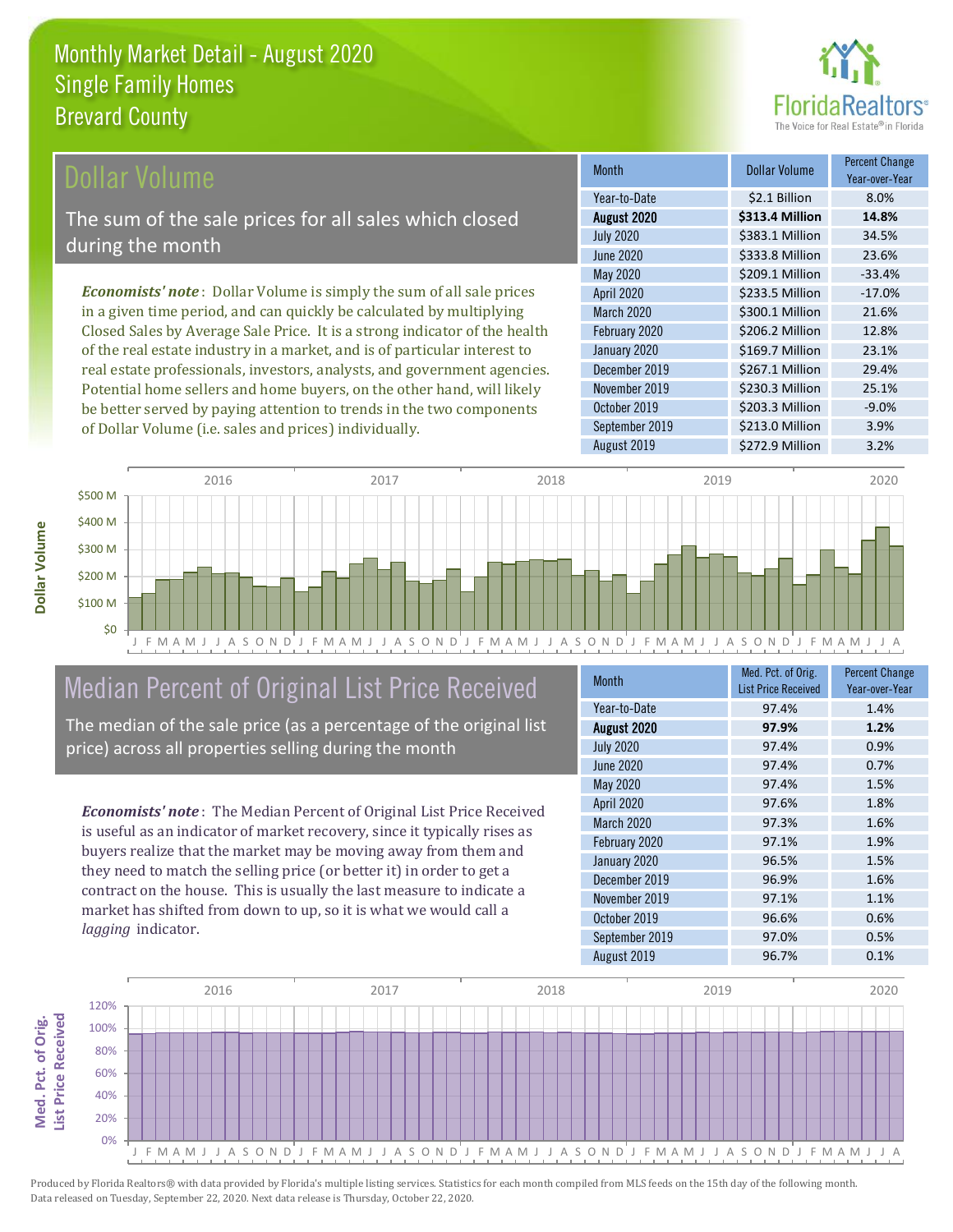

## Median Time to Contract

The median number of days between the listing date and contract date for all Closed Sales during the month

*Economists' note* : Like Time to Sale, Time to Contract is a measure of the length of the home selling process calculated for sales which closed during the month. The difference is that Time to Contract measures the number of days between the initial listing of a property and the signing of the contract which eventually led to the closing of the sale. When the gap between Median Time to Contract and Median Time to Sale grows, it is usually a sign of longer closing times and/or declining numbers of cash sales.

| <b>Month</b>     | Median Time to<br>Contract | <b>Percent Change</b><br>Year-over-Year |
|------------------|----------------------------|-----------------------------------------|
| Year-to-Date     | 30 Days                    | $-25.0%$                                |
| August 2020      | 21 Days                    | $-30.0%$                                |
| <b>July 2020</b> | 30 Days                    | $-6.3%$                                 |
| <b>June 2020</b> | 38 Days                    | 5.6%                                    |
| <b>May 2020</b>  | 26 Days                    | $-31.6%$                                |
| April 2020       | 20 Days                    | $-51.2%$                                |
| March 2020       | 31 Days                    | $-36.7%$                                |
| February 2020    | 38 Days                    | $-33.3%$                                |
| January 2020     | 36 Days                    | $-33.3%$                                |
| December 2019    | 30 Days                    | $-31.8%$                                |
| November 2019    | 29 Days                    | $-25.6%$                                |
| October 2019     | 38 Days                    | 11.8%                                   |
| September 2019   | 31 Days                    | 3.3%                                    |
| August 2019      | 30 Days                    | $-6.3%$                                 |



## Median Time to Sale

The median number of days between the listing date and closing date for all Closed Sales during the month

*Economists' note* : Time to Sale is a measure of the length of the home selling process, calculated as the number of days between the initial listing of a property and the closing of the sale. *Median* Time to Sale is the amount of time the "middle" property selling this month was on the market. That is, 50% of homes selling this month took *less* time to sell, and 50% of homes took *more* time to sell. Median Time to Sale gives a more accurate picture than Average Time to Sale, which can be skewed upward by small numbers of properties taking an abnormally long time to sell.

| <b>Month</b>     | <b>Median Time to Sale</b> | <b>Percent Change</b><br>Year-over-Year |
|------------------|----------------------------|-----------------------------------------|
| Year-to-Date     | 76 Days                    | $-5.0%$                                 |
| August 2020      | 67 Days                    | $-5.6%$                                 |
| <b>July 2020</b> | 75 Days                    | 1.4%                                    |
| <b>June 2020</b> | 85 Days                    | 13.3%                                   |
| <b>May 2020</b>  | 72 Days                    | $-8.9%$                                 |
| April 2020       | 63 Days                    | $-20.3%$                                |
| March 2020       | 75 Days                    | $-16.7%$                                |
| February 2020    | 83 Days                    | $-11.7%$                                |
| January 2020     | 79 Days                    | $-14.1%$                                |
| December 2019    | 69 Days                    | $-15.9%$                                |
| November 2019    | 67 Days                    | $-15.2%$                                |
| October 2019     | 77 Days                    | 5.5%                                    |
| September 2019   | 73 Days                    | 2.8%                                    |
| August 2019      | 71 Days                    | 0.0%                                    |

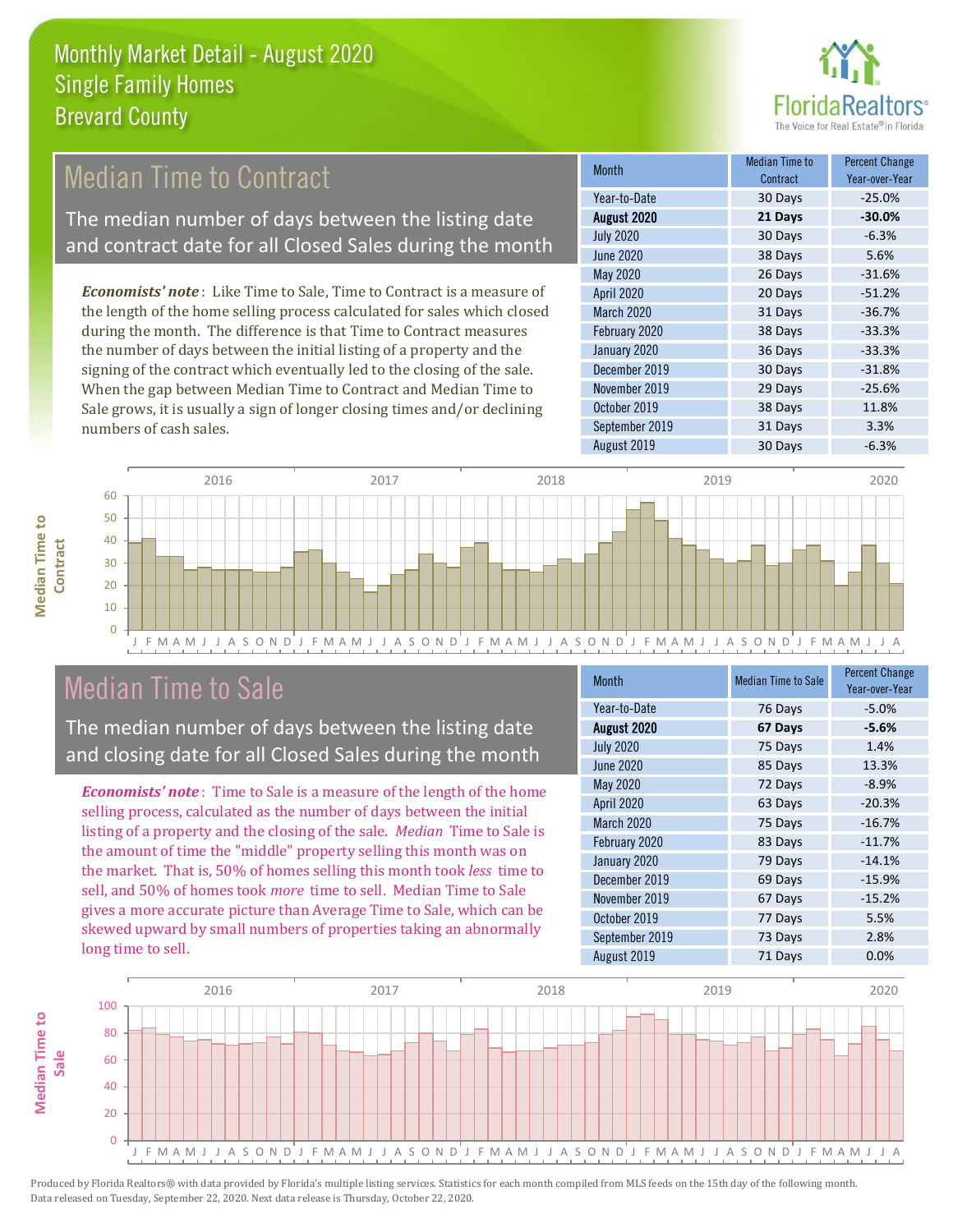

| <b>New Pending Sales</b>                                                      | <b>Month</b>      | <b>New Pending Sales</b> | <b>Percent Change</b><br>Year-over-Year |
|-------------------------------------------------------------------------------|-------------------|--------------------------|-----------------------------------------|
|                                                                               | Year-to-Date      | 8.424                    | 5.7%                                    |
| The number of listed properties that went under                               | August 2020       | 1,090                    | 22.1%                                   |
| contract during the month                                                     | <b>July 2020</b>  | 1,148                    | 14.2%                                   |
|                                                                               | June 2020         | 1,290                    | 30.6%                                   |
|                                                                               | May 2020          | 1.204                    | 17.8%                                   |
| <b>Economists' note:</b> Because of the typical length of time it takes for a | <b>April 2020</b> | 734                      | $-35.5%$                                |
| sale to close, economists consider Pending Sales to be a decent               | March 2020        | 930                      | $-18.8%$                                |
| indicator of potential future Closed Sales. It is important to bear in        | February 2020     | 1,075                    | 16.2%                                   |
| mind, however, that not all Pending Sales will be closed successfully.        | January 2020      | 953                      | 12.0%                                   |
| So, the effectiveness of Pending Sales as a future indicator of Closed        | December 2019     | 688                      | 12.4%                                   |
| Sales is susceptible to changes in market conditions such as the              | November 2019     | 828                      | 22.8%                                   |
| availability of financing for homebuyers and the inventory of                 | October 2019      | 935                      | 22.7%                                   |



# New Listings

distressed properties for sale.

The number of properties put onto the market during the month

*Economists' note* : New Listings tend to rise in delayed response to increasing prices, so they are often seen as a lagging indicator of market health. As prices rise, potential sellers raise their estimations of value—and in the most recent cycle, rising prices have freed up many potential sellers who were previously underwater on their mortgages. Note that in our calculations, we take care to not include properties that were recently taken off the market and quickly relisted, since these are not really *new* listings.

| <b>Month</b>     | <b>New Listings</b> | <b>Percent Change</b><br>Year-over-Year |
|------------------|---------------------|-----------------------------------------|
| Year-to-Date     | 8,514               | $-0.7%$                                 |
| August 2020      | 949                 | $-3.5%$                                 |
| <b>July 2020</b> | 1,132               | 3.8%                                    |
| <b>June 2020</b> | 993                 | $-2.9%$                                 |
| <b>May 2020</b>  | 1,140               | 1.6%                                    |
| April 2020       | 904                 | $-16.9%$                                |
| March 2020       | 1,216               | 8.5%                                    |
| February 2020    | 1,110               | 4.7%                                    |
| January 2020     | 1,070               | $-1.3%$                                 |
| December 2019    | 750                 | 7.1%                                    |
| November 2019    | 959                 | 1.2%                                    |
| October 2019     | 1,092               | 4.0%                                    |
| September 2019   | 909                 | $-2.5%$                                 |
| August 2019      | 983                 | $-19.1%$                                |

September 2019 784 -1.4%



Produced by Florida Realtors® with data provided by Florida's multiple listing services. Statistics for each month compiled from MLS feeds on the 15th day of the following month. Data released on Tuesday, September 22, 2020. Next data release is Thursday, October 22, 2020.

**New Listings**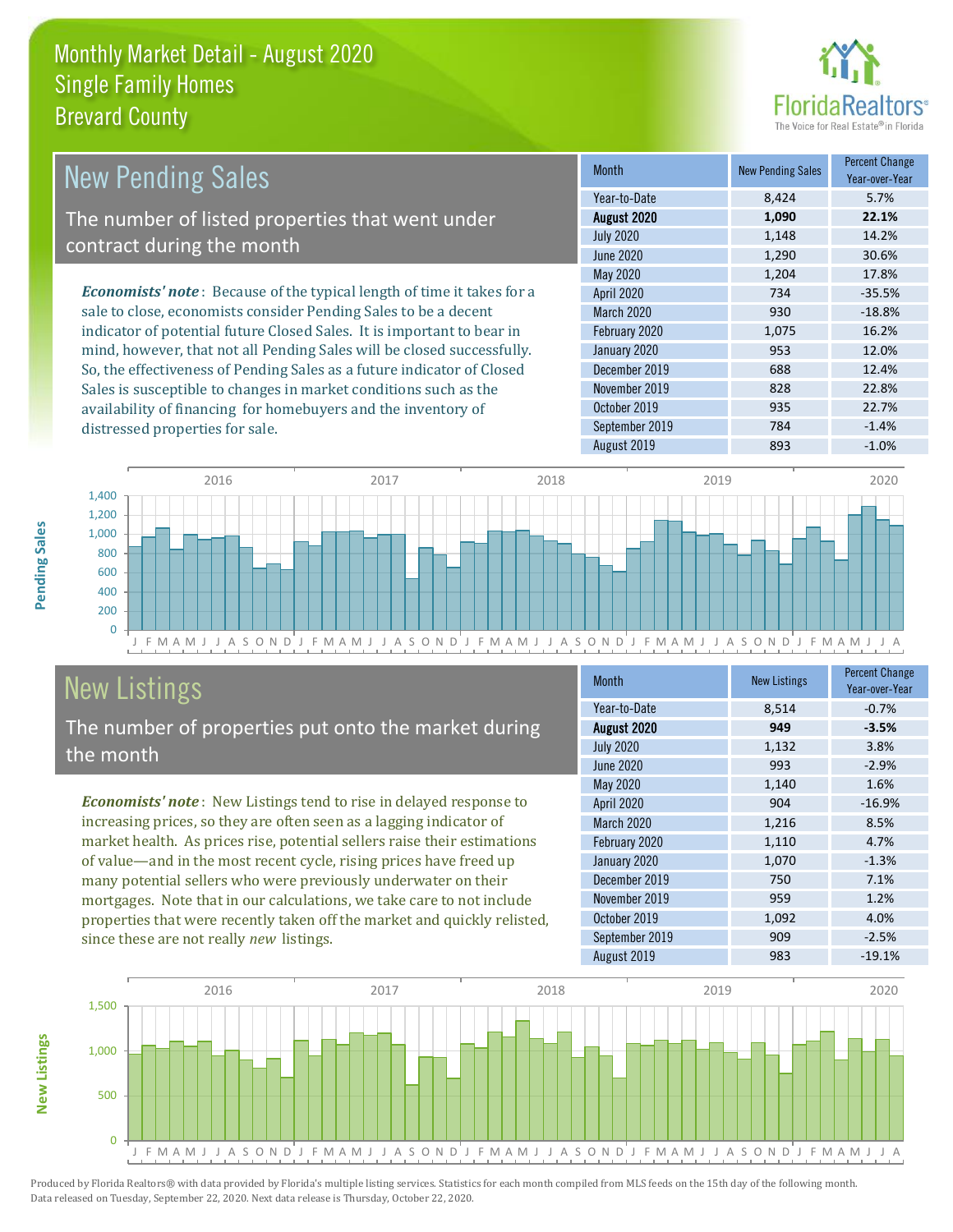

# *Economists' note* : There are a number of ways to define and calculate Inventory (Active Listings) The number of property listings active at the end of the month

Inventory. Our method is to simply count the number of active listings on the last day of the month, and hold this number to compare with the same month the following year. Inventory rises when New Listings are outpacing the number of listings that go off-market (regardless of whether they actually sell). Likewise, it falls when New Listings aren't keeping up with the rate at which homes are going off-market.

| Month                    | Inventory | <b>Percent Change</b><br>Year-over-Year |
|--------------------------|-----------|-----------------------------------------|
| <b>YTD (Monthly Avg)</b> | 2,066     | $-21.1%$                                |
| August 2020              | 1,517     | $-34.4%$                                |
| <b>July 2020</b>         | 1,691     | $-29.7%$                                |
| <b>June 2020</b>         | 1,767     | $-27.4%$                                |
| May 2020                 | 2,220     | $-13.0%$                                |
| April 2020               | 2,436     | $-5.8%$                                 |
| <b>March 2020</b>        | 2,387     | $-13.8%$                                |
| February 2020            | 2,238     | $-24.2%$                                |
| January 2020             | 2,272     | $-22.9%$                                |
| December 2019            | 2,235     | $-20.4%$                                |
| November 2019            | 2,332     | $-20.1%$                                |
| October 2019             | 2,348     | $-16.3%$                                |
| September 2019           | 2,313     | $-12.1%$                                |
| August 2019              | 2,314     | $-15.2%$                                |



# Months Supply of Inventory

An estimate of the number of months it will take to deplete the current Inventory given recent sales rates

*Economists' note* : MSI is a useful indicator of market conditions. The benchmark for a balanced market (favoring neither buyer nor seller) is 5.5 months of inventory. Anything higher is traditionally a buyers' market, and anything lower is a sellers' market. There is no single accepted way of calculating MSI. A common method is to divide current Inventory by the most recent month's Closed Sales count, but this count is a usually poor predictor of future Closed Sales due to seasonal cycles. To eliminate seasonal effects, we use the 12-month average of monthly Closed Sales instead.

| <b>Month</b>             | <b>Months Supply</b> | <b>Percent Change</b><br>Year-over-Year |
|--------------------------|----------------------|-----------------------------------------|
| <b>YTD (Monthly Avg)</b> | 2.0                  | $-37.5%$                                |
| August 2020              | 1.8                  | $-35.7%$                                |
| <b>July 2020</b>         | 2.0                  | $-31.0%$                                |
| <b>June 2020</b>         | 2.1                  | $-27.6%$                                |
| May 2020                 | 2.7                  | $-10.0%$                                |
| April 2020               | 2.9                  | $-6.5%$                                 |
| March 2020               | 2.7                  | $-20.6%$                                |
| February 2020            | 2.6                  | $-27.8%$                                |
| January 2020             | 2.6                  | $-27.8%$                                |
| December 2019            | 2.6                  | $-23.5%$                                |
| November 2019            | 2.8                  | $-20.0%$                                |
| October 2019             | 2.8                  | $-15.2%$                                |
| September 2019           | 2.8                  | $-12.5%$                                |
| August 2019              | 2.8                  | $-15.2%$                                |

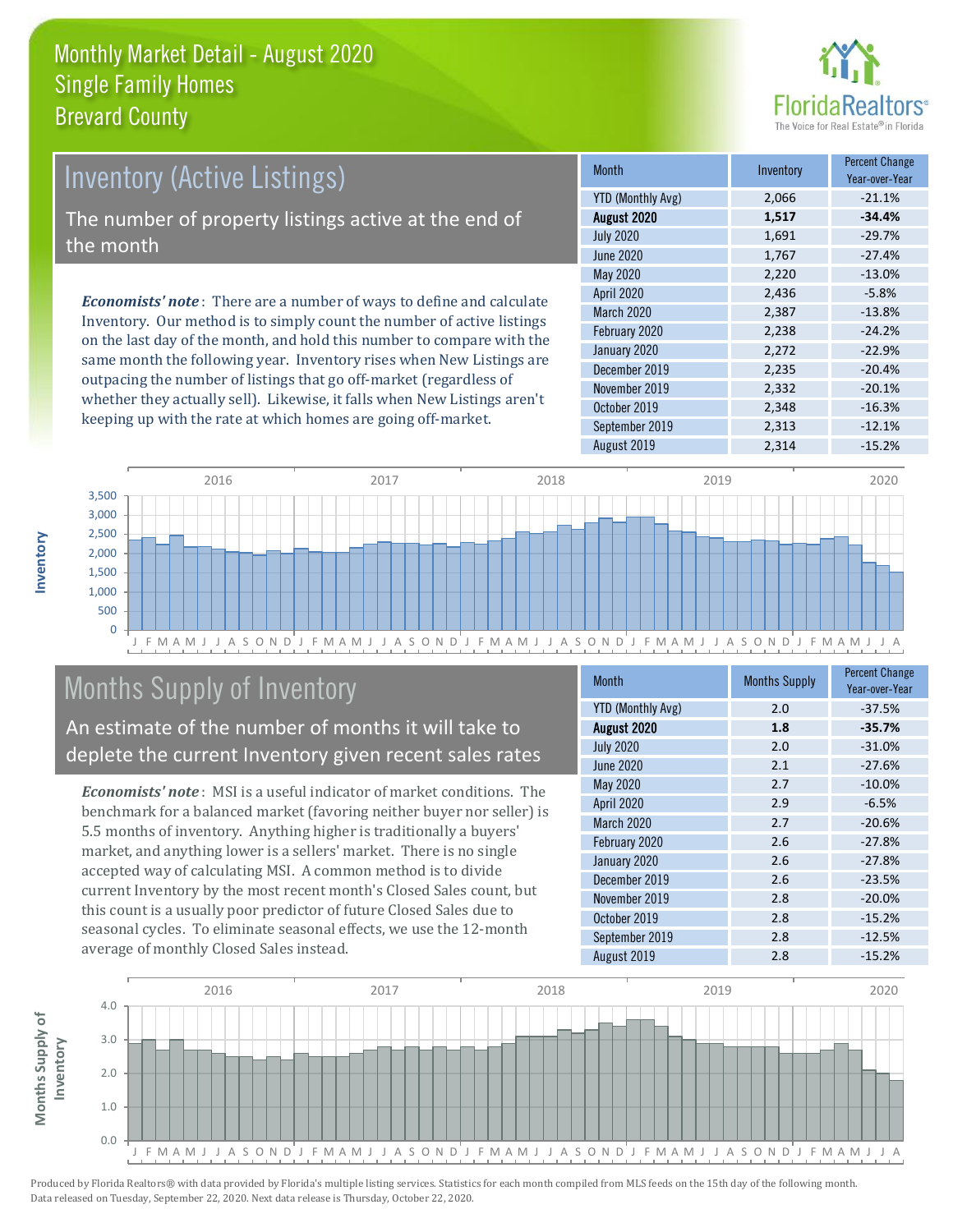

#### $$100,000 - $149,999$  49  $-48.4\%$ Sale Price Closed Sales Percent Change Year-over-Year Less than \$50,000 2 0.0%  $$50.000 - $99.999$  11  $$52.2\%$ \$150,000 - \$199,999 162 -22.9% \$200,000 - \$249,999 194 2.6% \$400,000 - \$599,999 145 43.6% \$600,000 - \$999,999 61 79.4% *Economists' note:* Closed Sales are one of the simplest—yet most important—indicators for the residential real estate market. When comparing Closed Sales across markets of different sizes, we recommend comparing the percent changes in sales rather than the number of sales. Closed Sales (and many other market metrics) are affected by seasonal cycles, so actual trends are more accurately represented by year-over-year changes (i.e. comparing a month's sales to the amount of sales in the same month in the previous year), rather than changes from one month to the next. \$1,000,000 or more 5 5 -66.7% \$250,000 - \$299,999 175 45.8% \$300,000 - \$399,999 187 21.4% 150 200 250 August 2019 **August 2020** 150 200 250 Closed Sales by Sale Price The number of sales transactions which closed during the month

#### Less than \$50,000 \$50,000 - \$99,999 \$100,000 \$149,999 \$150,000 - \$199,999 \$200,000 - \$249,999 \$250,000 - \$299,999 \$300,000 - \$399,999 Median Time to Contract by Sale Price The median number of days between the listing date and contract date for all Closed Sales during the month

*Economists' note* : Like Time to Sale, Time to Contract is a measure of the length of the home selling process calculated for sales which closed during the month. The difference is that Time to Contract measures the number of days between the initial listing of a property and the signing of the contract which eventually led to the closing of the sale. When the gap between Median Time to Contract and Median Time to Sale grows, it is usually a sign of longer closing times and/or declining numbers of cash sales.

| Sale Price            | Median Time to<br>Contract | <b>Percent Change</b><br>Year-over-Year |
|-----------------------|----------------------------|-----------------------------------------|
| Less than \$50,000    | 54 Days                    | 440.0%                                  |
| $$50,000 - $99,999$   | 27 Days                    | 80.0%                                   |
| $$100,000 - $149,999$ | 32 Days                    | 60.0%                                   |
| $$150,000 - $199,999$ | 22 Days                    | $-4.3%$                                 |
| \$200,000 - \$249,999 | 19 Days                    | $-32.1%$                                |
| \$250,000 - \$299,999 | 30 Days                    | $-28.6%$                                |
| \$300,000 - \$399,999 | 13 Days                    | $-69.8%$                                |
| \$400,000 - \$599,999 | 36 Days                    | $-5.3%$                                 |
| \$600,000 - \$999,999 | 45 Days                    | $-64.0%$                                |
| \$1,000,000 or more   | 52 Days                    | $-42.2%$                                |

\$600,000 - \$999,999

\$1,000,000 or more

 $\Omega$ 50 100

\$400,000 - \$599,999



Produced by Florida Realtors® with data provided by Florida's multiple listing services. Statistics for each month compiled from MLS feeds on the 15th day of the following month. Data released on Tuesday, September 22, 2020. Next data release is Thursday, October 22, 2020.

 $\Omega$ 50 100

**Median Time to Contract**

**Median Time to Contract**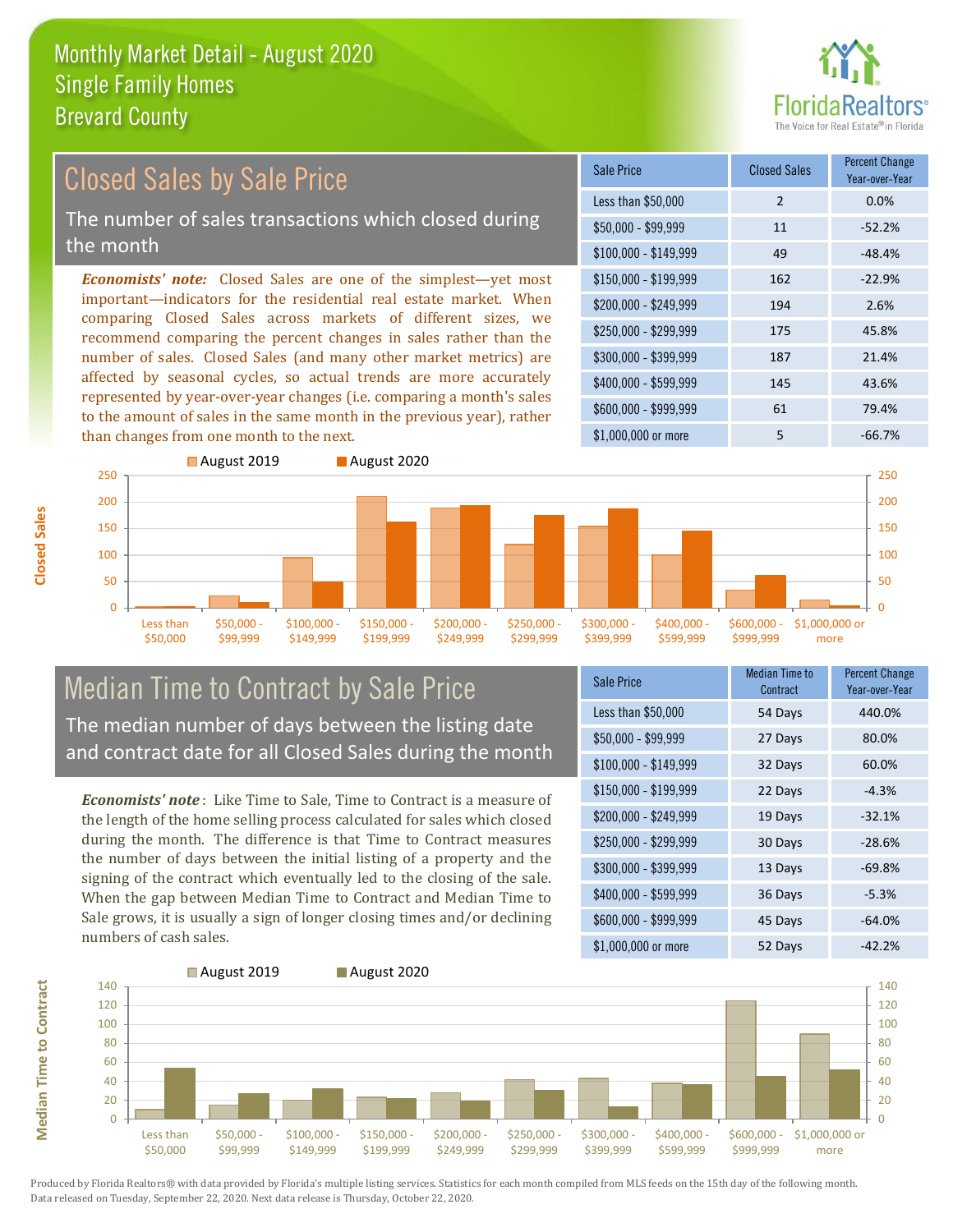

# New Listings by Initial Listing Price The number of properties put onto the market during

the month

**Inventory**

**New Listings**

*Economists' note:* New Listings tend to rise in delayed response to increasing prices, so they are often seen as a lagging indicator of market health. As prices rise, potential sellers raise their estimations of value—and in the most recent cycle, rising prices have freed up many potential sellers who were previously underwater on their mortgages. Note that in our calculations, we take care to not include properties that were recently taken off the market and quickly relisted, since these are not really *new* listings.





### Inventory by Current Listing Price The number of property listings active at the end of the month

*Economists' note* : There are a number of ways to define and calculate Inventory. Our method is to simply count the number of active listings on the last day of the month, and hold this number to compare with the same month the following year. Inventory rises when New Listings are outpacing the number of listings that go off-market (regardless of whether they actually sell). Likewise, it falls when New Listings aren't keeping up with the rate at which homes are going off-market.

| <b>Current Listing Price</b> | Inventory | <b>Percent Change</b><br>Year-over-Year |
|------------------------------|-----------|-----------------------------------------|
| Less than \$50,000           | 3         | $-40.0%$                                |
| $$50,000 - $99,999$          | 13        | $-45.8%$                                |
| $$100,000 - $149,999$        | 58        | $-50.8%$                                |
| $$150,000 - $199,999$        | 163       | $-47.1%$                                |
| \$200,000 - \$249,999        | 229       | $-30.0%$                                |
| \$250,000 - \$299,999        | 267       | $-21.2%$                                |
| \$300,000 - \$399,999        | 279       | $-26.0%$                                |
| \$400,000 - \$599,999        | 246       | $-40.9%$                                |
| \$600,000 - \$999,999        | 178       | $-35.7%$                                |
| \$1,000,000 or more          | 81        | $-34.1%$                                |